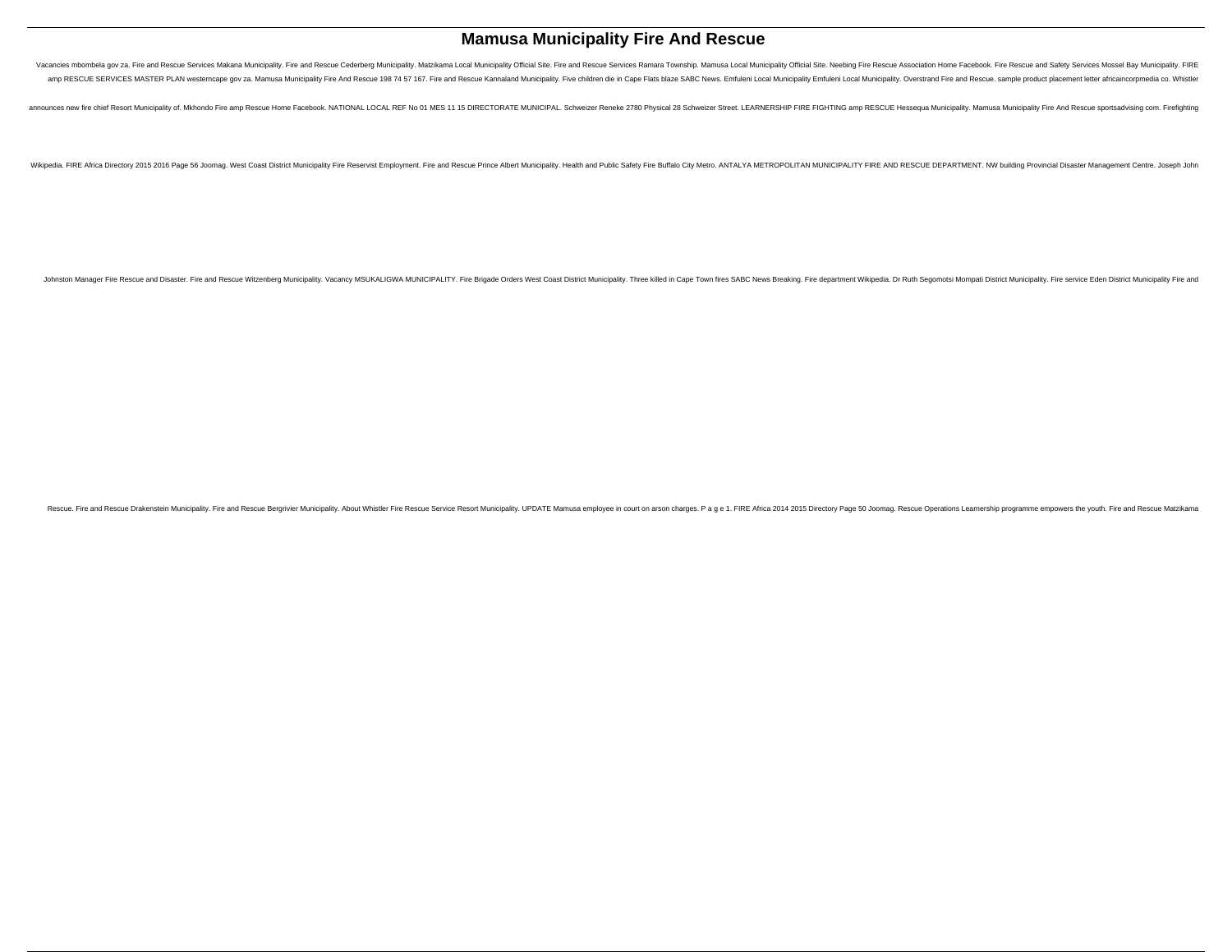June 17th, 2018 - Mbombela Local Municipality The City Of Mbombela With Its Seat In Mbombela And Incorporating Mbombela White River Hazyview And Nsikazi Is Looking For Suitably Qualified Persons For The Following Positions

## '**FIRE AND RESCUE SERVICES MAKANA MUNICIPALITY**

**JUNE 11TH, 2018 - FIRE AND RESCUE SERVICES MANAGE HAZARD PREVENTION MEASURES FIRE SAFETY EXTINGUISH FIRES PERFORM RESCUES MAKANA MUNICIPALITY WARD MAPS**'

### '**Fire and Rescue Cederberg Municipality**

June 20th, 2018 - We attend to fire prevention fire fighting in the municipal area preventive fire training Jevon Kotze Tel 027 482 1775 6 or 022 433 8700 Mobile 082 883 4437 E mail jevonk cederbergraad co za'

#### '**Matzikama Local Municipality Official Site**

June 21st, 2018 - Receive The Latest Municipality Updates By Email Water And Sanitation Town Planning And Building Control Roads Drivers And Learners Licence Fire And Rescue

june 20th, 2018 - the municipality owns and operates a fire and rescue service which provides firefighting fire prevention and road and other rescue services its community safety service provides a range of law enforcement protection services'

# '**Fire And Rescue Services Ramara Township**

June 21st, 2018 - Ramara Township Gt Municipal Services Gt Fire And Rescue Services The Fire Amp Rescue Services' Primary Function Is To Attend To Fires Within Our Communities'

### '**MAMUSA LOCAL MUNICIPALITY OFFICIAL SITE**

JUNE 20TH, 2018 - THE MAMUSA LOCAL MUNICIPALITY IS SITUATED ABOUT 70 KM FROM VRYBURG WHERE THE DISTRICT MUNICIPALITY OFFICES RESIDE'

## '**Neebing Fire Rescue Association Home Facebook**

June 1st, 2018 - Neebing Fire Rescue Association Despite The Ministry Of Natural Resources Having Lifted The Fire Ban In The Region A Municipal Fire Ban Will Remain In Effect In'

### '**fire rescue and safety services mossel bay municipality**

# '**FIRE Amp RESCUE SERVICES MASTER PLAN Westerncape Gov Za**

June 12th, 2018 - Breede Valley Local Municipality Idp 2007 2012 162 Fire Amp Rescue Services Master Plan 1122 00 Ifffiirrree Aanndd Rreessccuuee Ssseerrvviicceess Mmaasstteerr Ppllaann

### '**Mamusa Municipality Fire And Rescue 198 74 57 167**

June 3rd, 2018 - Tue 29 May 2018 06 40 00 GMT mamusa municipality fire and pdf MAMUSA MUNICIPALITY FIRE AND MAMUSA MUNICIPALITY FIRE AND RESCUE Download'

JUNE 16TH, 2018 - NATIONAL LOCAL REF NO 01 MES 11 15 DIRECTORATE MUNICIPAL AND ENVIRONMENTAL SERVICES DEPARTMENT PUBLIC SAFETY UNIT FIRE AND RESCUE POSITION ASSISTANT DIRECTOR FIRE AND RESCUE Schweizer reneke 2780 physical june 25th, 2018 - title free mamusa municipality fire and rescue pdf epub mobi author d appleton amp company subject mamusa municipality fire and rescue keywords'

### '**fire and rescue kannaland municipality**

june 20th, 2018 - we attend to fire prevention fire fighting in the municipal area preventive fire training for more information on fire and rescue services please contact' '**Five children die in Cape Flats blaze SABC News**

June 2nd, 2018 - North West residents call for dissolution of Mamusa Local Municipality Cape Town Fire and Rescue says the fire destroyed ten structures and left 30 people homeless

june 9th, 2018 - title mamusa municipality fire and rescue author world publishing company keywords download books mamusa municipality fire and rescue download books mamusa municipality fire and rescue online download book municipality fire and rescue pdf download books mamusa municipality fire and rescue for free books mamusa municipality'

# '**EMFULENI LOCAL MUNICIPALITY EMFULENI LOCAL MUNICIPALITY**

JUNE 21ST, 2018 - TO RENDER A REALISTIC AND EFFECTIVE FIRE AND RESCUE SERVICE THROUGHOUT THE EMFULENI LOCAL MUNICIPALITY SO AS TO MINIMIZE THE RISKS'

### '**overstrand fire and rescue**

june 11th, 2018 - verstrand fire rescue and disaster the municipality covers a land area of approximately 2 125km2 with a population density of 35 people per square

# '**sample Product Placement Letter Africaincorpmedia Co**

June 21st, 2018 - Http Www Africaincorpmedia Co Mamusa Municipality Fire And Rescue Pdf Http Www Africaincorpmedia Co Team Human Justine Larbalestier Pdf'

#### '**Whistler Announces New Fire Chief Resort Municipality Of**

June 17th. 2018 - The Resort Municipality Of Whistler Is Pleased To Announce That Geoff Playfair Has Been Selected As The Next Fire Chief For Whistle Price Rescue Service WFRS Geoff Will Take Over Command Of The Fire Servi

# Fire Hall 1 At''**mkhondo fire amp rescue home facebook**

#### **june 17th, 2018 - mkhondo fire amp rescue piet retief south africa 504 likes to serve amp protect**'

# '**NATIONAL LOCAL REF NO 01 MES 11 15 DIRECTORATE MUNICIPAL**

# '**LEARNERSHIP FIRE FIGHTING AMP RESCUE HESSEQUA MUNICIPALITY**

**JUNE 21ST, 2018 - LEARNERSHIP FIRE FIGHTING AMP RESCUE APPLICATIONS ARE HEREBY INVITED FROM UNEMPLOYED YOUTH BETWEEN THE AGES 17 AND 35 LEARNERS MUST RESIDE WITHIN THE HESSEQUA MUNICIPAL AREA AND HAVE A HIGHEST QUALIFICATION OF AT LEAST GRADE 11**'

# '**mamusa municipality fire and rescue sportsadvising com**

# '**Firefighting Wikipedia**

June 17th, 2018 - Ancient Rome did not have municipal firefighters and extensive training in performing firefighting and rescue activities rescue fire suppression''**FIRE Africa Directory 2015 2016 Page 56 Joomag**